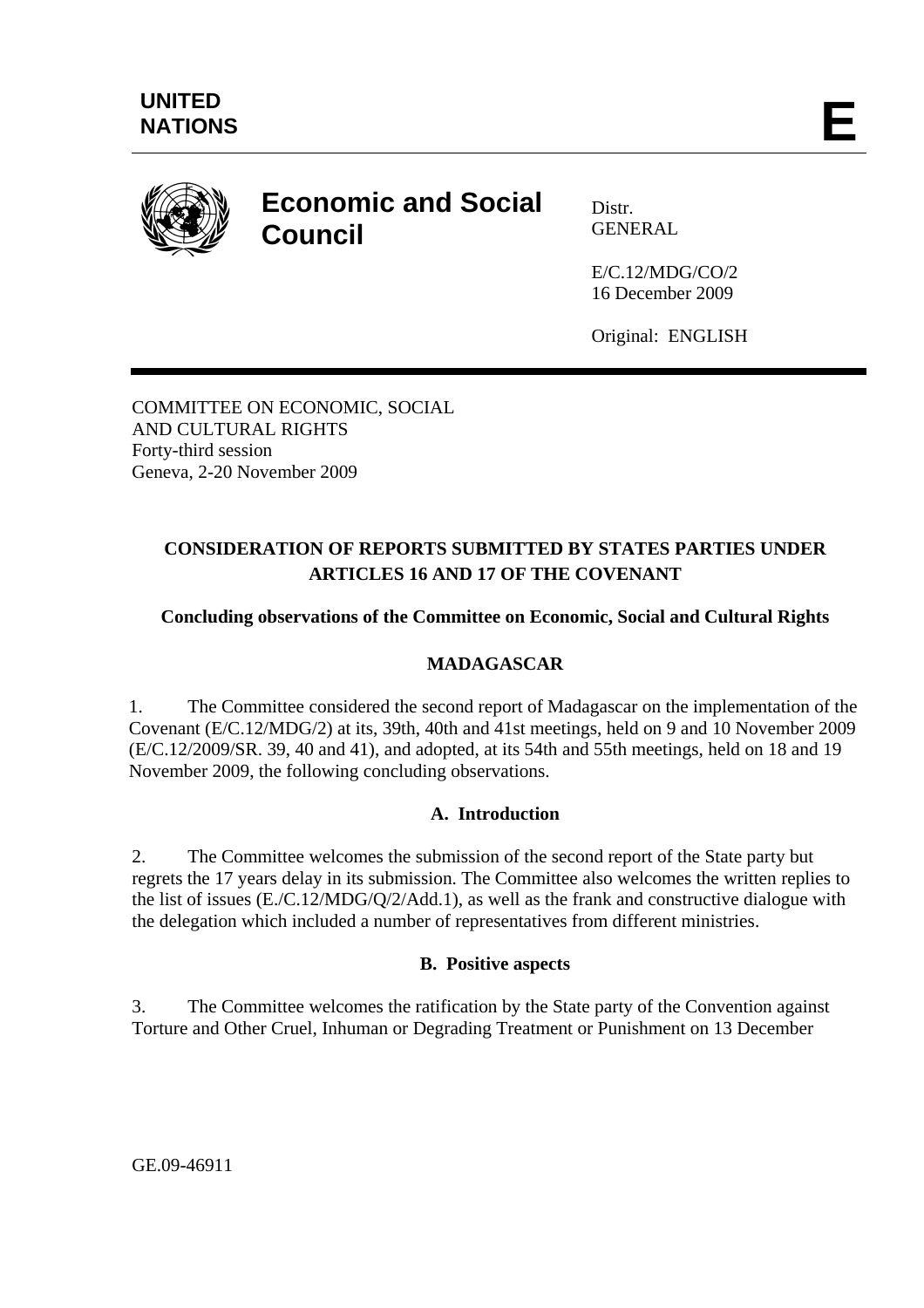2005, the two Optional Protocols to the Convention on the Rights of the Child, on 22 September 2004, as well as the signing, in 2007, of the Optional Protocol to the International Covenant on Economic, Social and Cultural Rights. It also welcomes the ratification of International Labour Organization (ILO) Conventions No. 98 (1949) concerning the Application of the Principles of the Right to Organise and to Bargain Collectively, No. 105 (1957) concerning the Abolition of Forced Labour, No. 138 (1973) concerning the Minimum Age for Admission to Employment and No. 182 (1999) concerning the Prohibition and Immediate Action for the Elimination of the Worst Forms of Child Labour. It further welcomes the ratification by the State Party, in 2008, of the Convention on the Nationality of Married Women.

4. The Committee welcomes the adoption of a new Constitution on 18 September 1992, which incorporates a wide range of human rights, including a number of economic**,** social and cultural rights. It also welcomes information that international treaties duly ratified, including the Covenant, are considered to be an integral part of national law and can be invoked before the domestic courts. The Committee further welcomes the important legislation enacted by the State party, namely:

Act No. 2007-022 of 20 April concerning marriage and systems of matrimonial property, which sets the marriage age at 18 for both girls and boys;

- Act No. 2007-023 of 20 August 2007 on the rights and protection of the child which covers child victims of all forms of abuse;

- Act No. 97-044 of 2 February 1998 on the rights of persons with disabilities;

- Act. No. 2005-1040 of 14 October 2006 on the protection of persons affected by HIV/Aids;

- Acts Nos. 94-033 of 13 March 1995 and 2004-004 of 26 July 2004 on free and compulsory primary education.

5. The Committee notes with appreciation the recent adoption of the Madagascar Action Plan 2007-2012 to combat poverty and foster development.

## **C. Factors and difficulties impeding the implementation of the Covenant**

6. The Committee acknowledges that the State party has faced a serious political crisis, which has reduced its ability to fulfil its obligations under the Covenant.

## **D. Principal subjects of concern and recommendations**

7. The Committee regrets that the report of the State party does not contain sufficiently updated information and statistics that would enable it to fully assess how the rights set out in the Covenant are respected in the State party.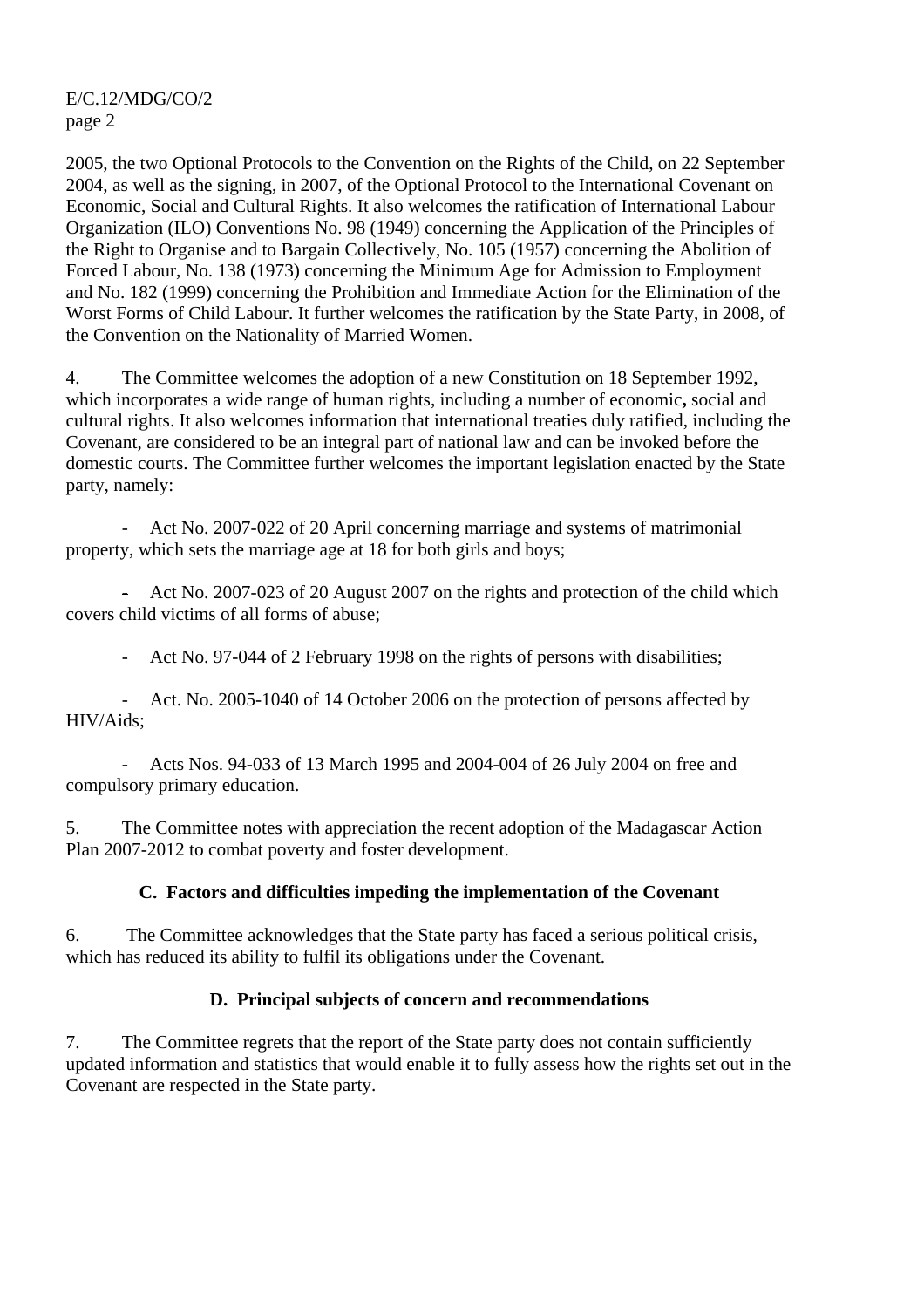**The Committee recommends that the State party provide updated information in its next periodic report on the practical application of the Covenant, including through disaggregated data and relevant statistics, regarding the implementation of its laws and the practical results of plans, programmes and strategies carried out in the various fields covered by the Covenant.** 

8. The Committee is concerned about the lack of implementation of Covenant provisions by domestic courts, despite the fact that international treaties are part of domestic legislation and that several rights enshrined in the Covenant were incorporated into the 1992 Constitution.

#### **The Committee urges the State party to take immediate steps to ensure that Covenant provisions can be invoked by all before the domestic courts and to include in its next periodic report precise updated information on judicial decisions which give effect to rights under the Covenant.**

9. The Committee is concerned that human rights education in schools and training for civil servants and members of the judiciary do not integrate economic, social and cultural rights.

**Recalling the principles of interdependence and indivisibility of human rights, the Committee recommends that the State party provide education on human rights to students at all levels of education, and human rights training for members of all professions and sectors that have a direct role in the promotion and protection of human rights, including judges, lawyers, civil servants, teachers, law enforcement officers, the police and the military.** 

10. The Committee is concerned that the State party maintains its reservation to article 13, paragraph 2, of the Covenant, more particularly as it relates to primary education.

**The Committee calls upon the State party to consider withdrawing its reservation to article 13 (2) of the Covenant not to further "postpone its application of article 13, paragraph 2, of the Covenant, more particularly in so far as it relates to primary education, since, while the Malagasy Government fully accepts the principles embodied in the said paragraph and undertakes to take the necessary steps to apply them in their entirety at the earliest possible date, the problems of implementation, and particularly the financial implications, are such that full application of the principles in question cannot be guaranteed at this stage."** 

11. The Committee remains concerned that corruption and the impunity associated with it persist in the State party, impeding the enjoyment by all of economic, social and cultural rights, despite efforts made by the State party to combat corruption.

**The Committee recommends that the State party take concrete measures to effectively combat corruption, in particular to prosecute cases of corruption and punish those who are responsible; to conduct awareness-raising campaigns on the negative effects of corruption; to ensure the transparency of conduct of public authorities, in law and in practice; to enact anti-corruption legislation and train**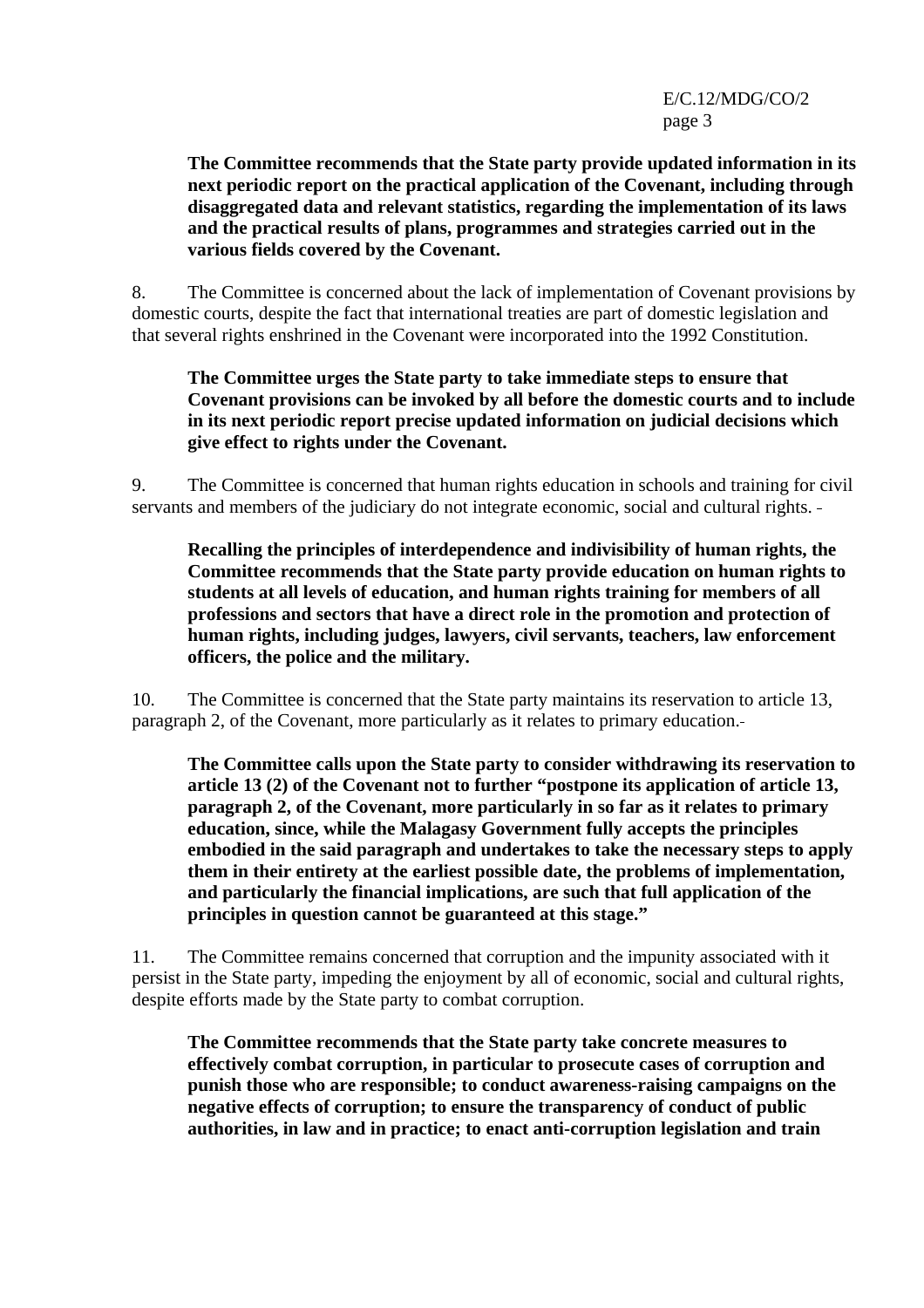**police and law enforcement officers, prosecutors and judges on the strict application of the legislation. The Committee also recommends that the State party provide in its next periodic report detailed information about progress made, and obstacles encountered, in combating corruption.**

12. The Committee is concerned that Law No. 2007-036 of 14 January 2008, relating to investment law which allows land acquisition by foreign investors, including for agricultural purposes, has an adverse impact on the access of peasants and people living in rural areas to cultivable lands, as well as to their natural resources. The Committee is also concerned that such land acquisition leads to a negative impact on the realization by the Malagasy population of the right to food. (art. 1)

**The Committee recommends that the State party revise Law No. 2007-037 and facilitate the acquisition of land by peasants and persons living in rural areas, as well as their access to natural resources. It also recommends that the State party carry out a national debate on investment in agriculture and seek, prior to any contracts with foreign companies, the free and informed consent of the persons concerned.** 

13. The Committee is concerned that discrimination against the descendants of slaves persists, despite the legislation protecting against discrimination. (art. 2)

**The Committee urges the State party to take appropriate measures to eliminate discrimination against the descendants of slaves, including by applying the existing legislation against discrimination, to take awareness-raising measures to combat persistent negative attitudes and stereotypes and to include in the next periodic report information on the situation of the descendants of slaves.** 

14. The Committee is concerned that under the current Nationality Code, children born to a mother of Malagasy nationality and a father of foreign nationality cannot acquire Malagasy nationality. (arts. 3 and 10)

**The Committee urges the State party to adopt revised legislation, so as to guarantee Malagasy nationality to children born to a mother of Malagasy nationality and a father of foreign nationality, on an equal footing to children born to a Malagasy father and a mother of foreign origin.**

15. The Committee is concerned about the absence of framework legislation on equality between women and men. (art. 3)

**In the light of general comment No. 16 (2005) on the equal right of men and women to the enjoyment of all economic, social and cultural rights (art. 3), the Committee recommends that the State party adopt specific legislation on equality between women and men on which strategies and plans could be built.**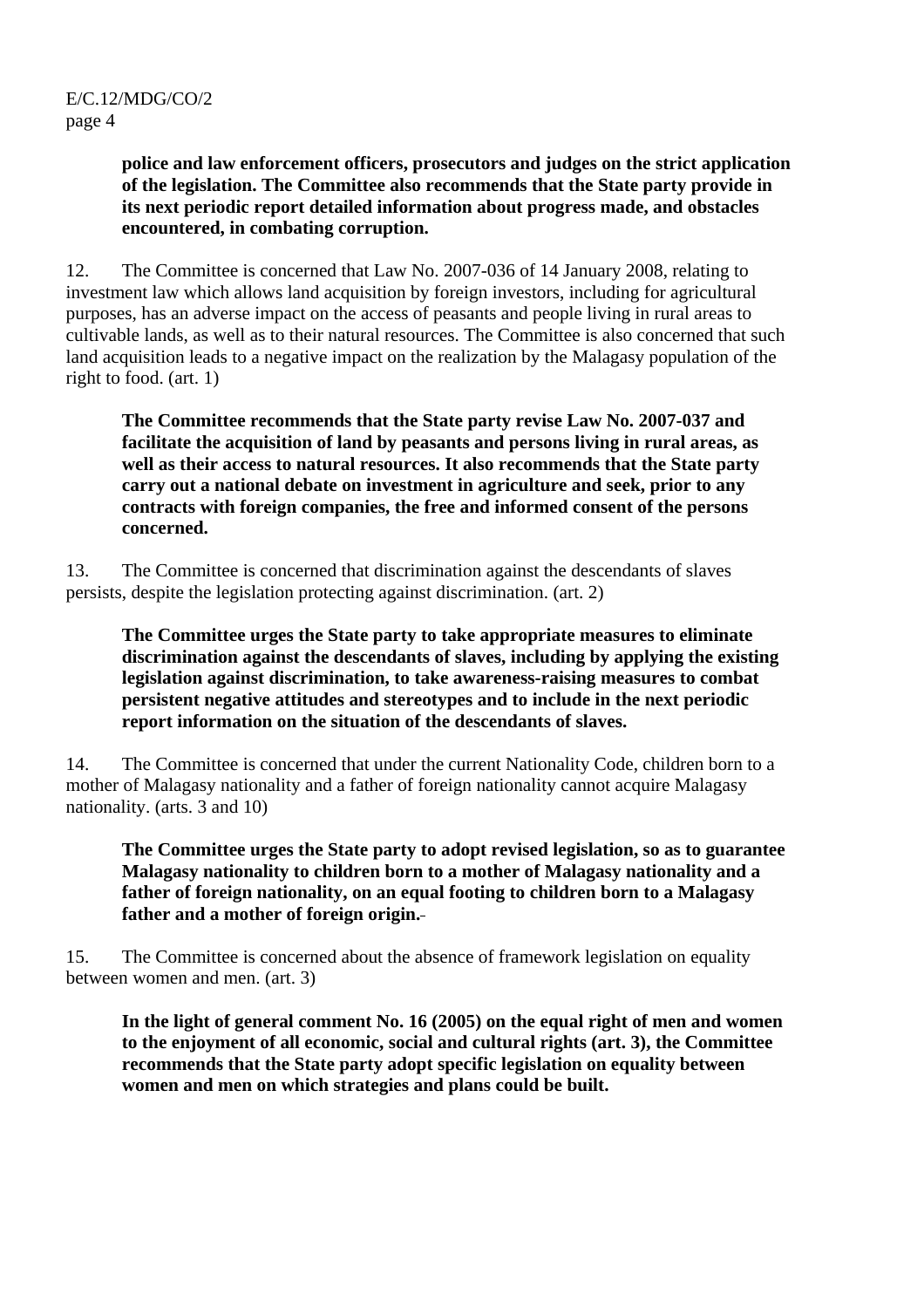16. The Committee is concerned that, in practice, women's unequal status in marriage and family matters owing to customary and traditional attitudes remains, despite the adoption of Act No. 2007-022 of April 2007 concerning marriage and systems of matrimonial property, which sets the age of marriage at 18 for girls and boys, and guarantees the same rights and obligations to spouses in the household.

**The Committee encourages the State party to implement effective measures, in particular by pursuing the dialogue with traditional chiefs, on strengthening understanding of the equality between women and men, and to enhance a positive and non-stereotypical portrayal of women.** 

17. The Committee is concerned that, under article 83 of Law No. 68-012 of 4 July 1968 on succession, women are still discriminated against regarding inheritance of immovable property within their families.

**The Committee recommends that the State party urgently take comprehensive measures to eliminate practices and stereotypes which discriminate against women and ensure the effective implementation of existing legislation concerning marriage and systems of matrimonial property, as well as the exercise of equal rights among spouses in households. It also recommends that the State party implement legislation which allows women to inherit immovable property on an equal footing with men.** 

18. The Committee is concerned about the high rate of underemployment in the State party, in particular among the vulnerable population and that it has greatly increased among women. It is further concerned about the precarious working conditions and low wages in the formal and informal sectors. (arts. 6 and 7)

**The Committee recommends that the State party develop effective employment strategies focusing on young people and women, as well as legislation and policies aimed at improving the working conditions and wages in the formal and informal sectors.**

19. The Committee is concerned that Law No. 2007-037 of 14 January 2008, relating to free zones and enterprises prevents persons working in such zones from enjoying the same rights and protection accorded to other workers by the Labour Code. (art. 7)

#### **The Committee calls on the State party to amend the law relating to free zones and enterprises, in order to apply the Labour Code to persons working in these areas.**

20. The Committee is concerned that rural women, informal sector workers and some domestic workers are not covered by any form of social security. (art. 9)

**The Committee recommends that the State party consider how to extend the coverage of social security to rural women and informal sector workers and implement social security legislation for all domestic workers. The Committee also**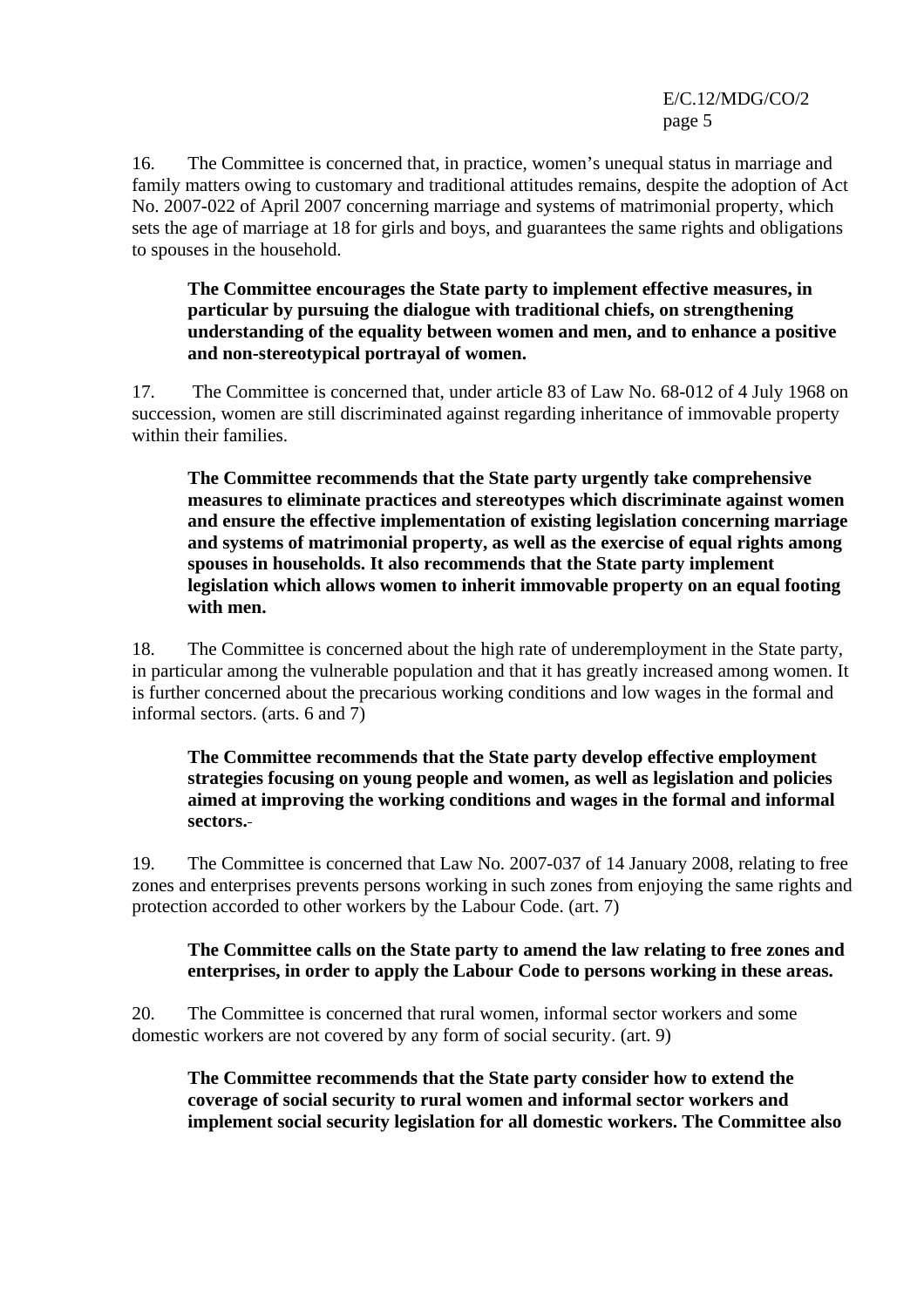#### **requests the State party to provide comprehensive and precise information on the measures taken, as well as statistics, in its next periodic report.**

21. While noting that child labour is prohibited by law, the Committee is concerned that it remains widespread in the State party and that children are employed in agricultural and mining industries, as well as for domestic service in rural and urban areas. The Committee is also concerned that despite various programmes and plans adopted, the practical results remain inadequate. (art. 10)

## **The Committee recommends that the State party:**

**(a) Reinforce the legal framework to combat child labour and adopt all the necessary legal and judicial measures to eradicate this phenomenon;** 

**(b) Support and reinforce the role of the family as an essential element for the protection of children and combat against child labour;** 

**(c) Take all necessary measures to implement effectively all policies against child labour, including through awareness-raising campaigns for the public on protection of children, strengthen preventive measures, and prosecute and punish those who are responsible.** 

22. The Committee notes with concern that, despite being prohibited by law, sexual harassment in the workplace is widespread, in particular in the export processing zones. The Committee is also concerned that many sexual harassment cases remain unreported. (arts. 7 and 10)

**The Committee urges the State party: (a) to implement the law prohibiting sexual harassment and to conduct awareness-raising campaigns against sexual harassment in the workplace, including in the export processing zones, and (b) to ensure that victims can lodge complaints without fear of retaliation and that those who are responsible are prosecuted and punished. The Committee also requests that the State party provide information in its next periodic report on the number of complaints and measures taken against those responsible.** 

23. The Committee is concerned about the prevalence of violence against women, including marital rape, which is not recognized as a criminal offence, and violence against children. It is also concerned that such violence is socially tolerated and goes unreported because of a practice of silence, resulting in victims not lodging complaints against perpetrators. The Committee is further concerned about the lack of information and disaggregated data on domestic violence. (art. 10)

**The Committee recommends that the State party combat violence against women and children, by implementing the existing legislation and adopting comprehensive measures to address all forms of domestic violence. The Committee also recommends that the State party ensure victims' access to justice, by encouraging**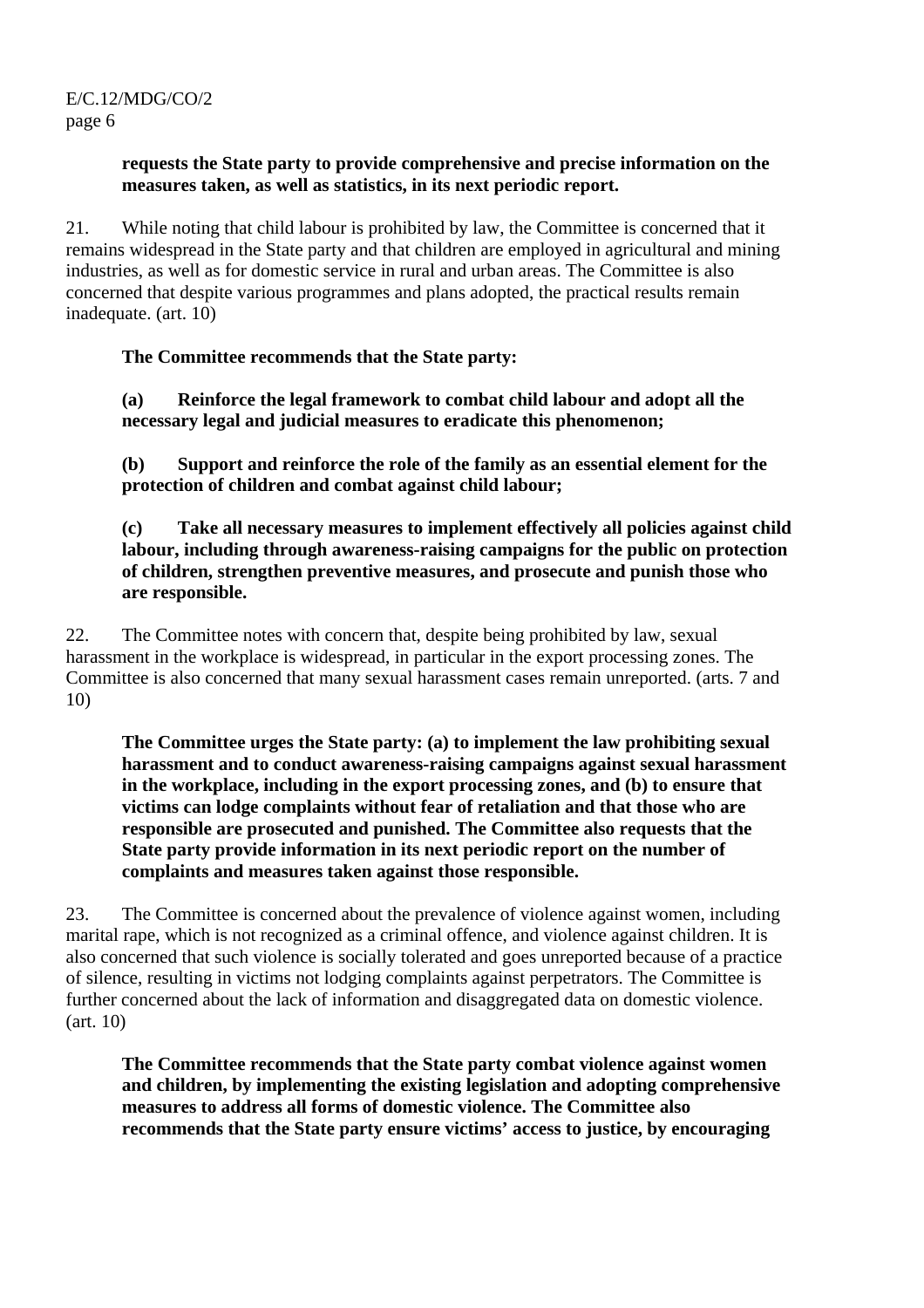**the reporting of crimes and that perpetrators are prosecuted and punished. The Committee calls upon the State party to ensure that marital rape constitute a criminal offence. It requests the State party to raise public awareness through the media and education programmes on violence against women and children. The Committee also requests that the State party provide information on the impact of such measures, as well as data on the prevalence of various forms of such violence, disaggregated by age groups.** 

24. The Committee is concerned about the persistence of trafficking in women and children, including sex tourism, in the country, in particular for girls living in poverty in rural and remote areas, despite the adoption of Act. No. 2007-038 of 14 January 2008 amending and supplementing certain provisions of the Criminal Code concerning measures to prevent trafficking in persons and sex tourism, and the Act ratifying the Protocol to Prevent, Suppress and Punish Trafficking in Persons Especially Women and Children, supplementing the United Nations Convention against Transnational Organized Crime (Palermo Protocol), as well as awareness-raising campaigns on sex tourism. The Committee regrets the absence of data relating both to trafficking and prostitution. (art. 10)

**The Committee urges the State party to effectively implement the legislation against trafficking, to intensify its efforts to combat trafficking in persons, especially in women and children, in particular for the purposes of sexual exploitation. It also recommends that the State party strengthen its programmes and information campaigns to prevent trafficking, to provide mandatory training for law officials and judges, and to prosecute and punish those responsible. It further recommends that the State party address the root cause of trafficking and exploitation by increasing its efforts to improve education for children and create employmentgenerating activities, in particular for women in rural and remote areas.** 

25. The Committee notes with grave concern that, although the State party has adopted a Poverty Reduction Strategy, almost 69 per cent of the population continue to live in poverty, especially women, young people and persons living in rural and remote areas. The Committee is also concerned that about 50 per cent of the population of the State party has no access to clean drinking water and adequate sanitation facilities, especially in rural areas. (art. 11)

**The Committee recommends that the State party allocate sufficient funds for the implementation of its poverty strategy and ensure the full integration of economic, social and cultural rights, as recommended by the Committee in its Statement on Poverty and the International Covenant on Economic, Social and Cultural Rights (E/C.12/2001/10). The Committee also urges the State party to take immediate and effective measures to ensure that the population has affordable access to clean drinking water, in line with its general comment No. 15 (2002) on the right to water (arts. 11 and 12 of the Covenant).** 

26. The Committee is concerned that the State party has no strategy or programme in place to address the problem of homelessness, to examine its extent and to ensure an adequate standard of living for the homeless. (art. 11)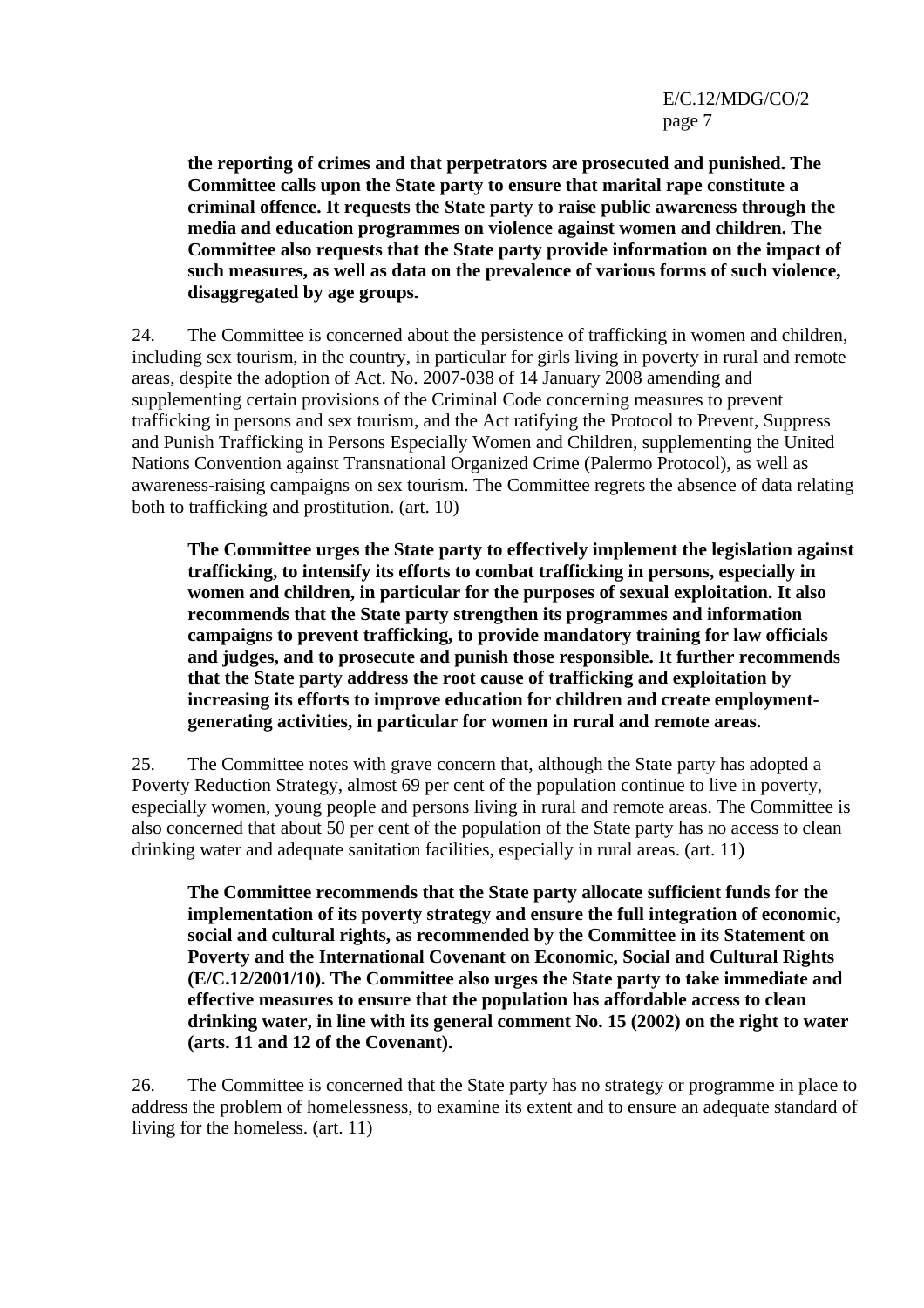**The Committee urges the State party to adopt a strategy or programme to address the problem of homelessness, after examining its extent and causes, so as to ensure an adequate standard of living for the homeless. The Committee also invites the State party to include in its next periodic report disaggregated data by sex, age and rural**/**urban population on the extent of homelessness in the State party.** 

27. The Committee is concerned about the precarious situation of many families who were forcibly evicted from their homes without being provided with adequate compensation or offered alternative accommodation. (art. 11)

**The Committee urges the State party to take all appropriate measures to ensure that forced evictions take place as a last resort and that persons forcibly evicted from their homes are provided with adequate compensation or offered alternative accommodation, in line with the guidelines adopted by the Committee in its general comment No. 7 (1997) on the right to adequate housing (art. 11 (1) of the Covenant): Forced evictions. The Committee also invites the State party to include in its next periodic report disaggregated data by sex, age and rural or urban population on the number of forced evictions taking place in the State party.** 

28. The Committee is concerned about substandard conditions of detention in prisons, in particular that prisoners suffer from malnutrition and lack of health care. The Committee remains concerned about the degree of overcrowding of prisons and detention facilities in the State party, while noting explanations given by the State party. (art. 11)

**The Committee urges the State party to adopt emergency measures to combat the persistent problem of malnutrition in prisons, including by increasing the resources allocated to food for the prisoners and providing them with access to health care. It also recommends that the State party provide information on the results achieved by the programmes carried out to improve the food in prisons. The Committee also urges the State party to take appropriate measures to reduce and prevent overcrowding in prisons, including by using alternative measures of punishment.** 

29. The Committee is concerned that life expectancy remains very low in the State party: 58.1 years for women and 56.3 for men. It is also concerned that the maternal mortality rate and infant under-five mortality (93 per cent) remain very high due, inter alia, to lack of access to adequate maternity health-care centres, in particular for pregnant women living in rural and remote areas, and for children who suffer from chronic malnutrition due to the absence of adequate health care and living conditions. The Committee also regrets the lack of precise information on the outcomes of plans carried out by the State party and on the insufficient budget allocations for health care. (art. 12)

**The Committee recommends that the State party:** 

**(a) Strengthen its National Health Plan with clear objectives aimed at increasing the life expectancy rate and reducing adverse living conditions;**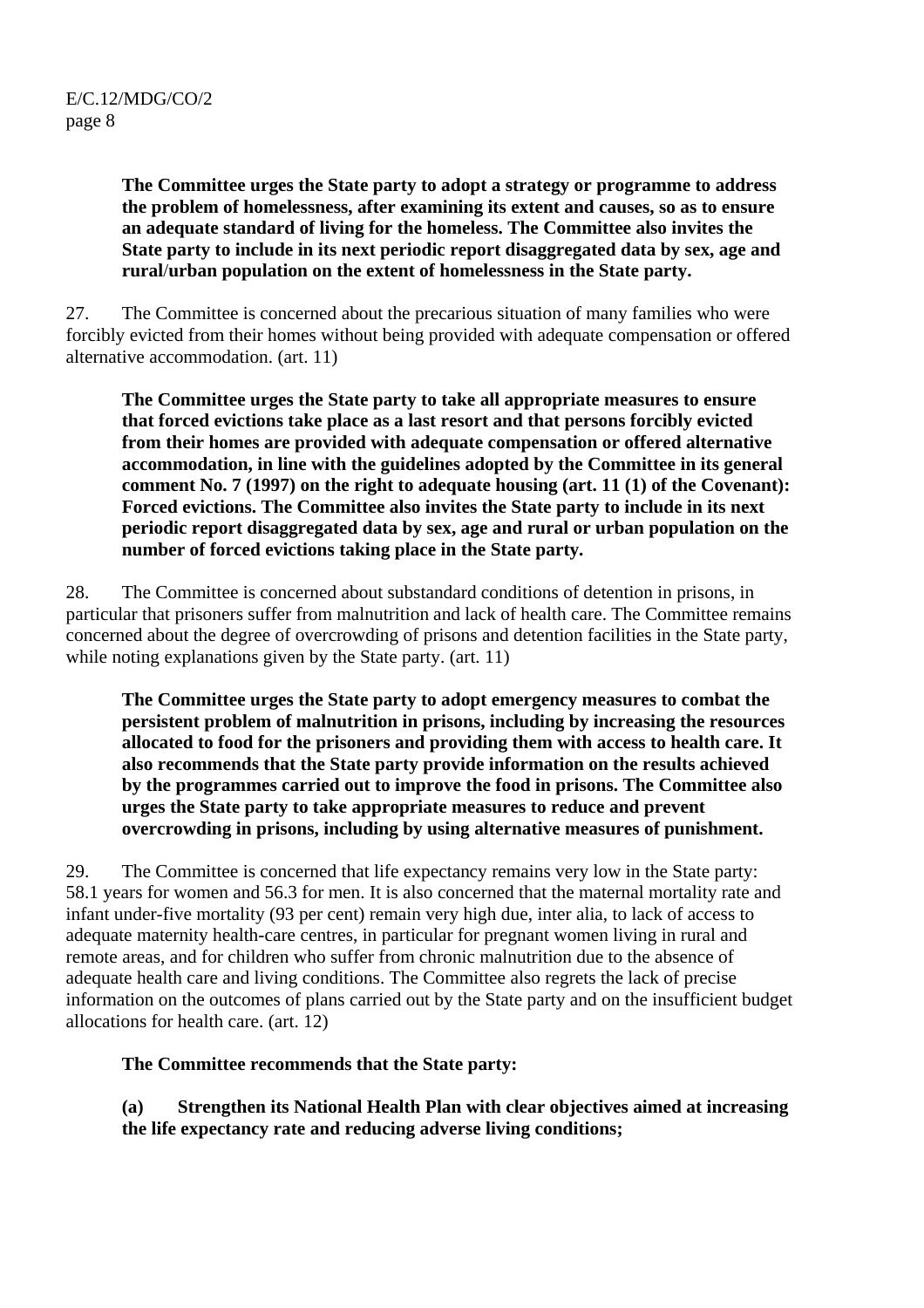**(b) Take necessary measures and continue efforts to improve access by women to basic obstetric and neonatal care and to basic health-care centres, in particular in rural and remote areas;** 

**(c) Reinforce its National Children's Health Programme to reduce child mortality, including by addressing the adverse living conditions of children and improving access to vaccination for children under five;** 

**(d) Increase the resources allocated to health care;** 

## **(e) Provide information about, and precise data on, progress made in improving the health situation in the State party.**

30. The Committee is concerned about the insufficient access of the population, especially of women and children, to basic family planning and sexual and reproductive health services, especially in remote and rural areas. The Committee is also concerned about the lack of access to sexual and reproductive health education in the school system. The Committee is further concerned that the draft law to modify the 1920 Law on the right to reproductive health has not been adopted.

#### **The Committee recommends that the State party provide: (a) basic services for family planning and sexual and reproductive health to the population, especially for women and children and (b) education on sexual and reproductive health in its school system and approve the draft law modifying the above-mentioned 1920 Law.**

31. The Committee is concerned that access to schools remains a problem for children living in rural and remote areas. It is also concerned about the high rate of repetition and dropouts, in particular for girls attending secondary schools. The Committee is further concerned that the status of teachers is less favourable than the status of other public servants in terms of salaries and benefits, and that the budget allocated to education remains insufficient. Furthermore, the Committee is concerned about the situation of children with disabilities in the school system. (art. 13)

#### **The Committee urges the State party to strengthen its various measures and programmes in order to:**

**(a) Address the problem of access to schools for children living in rural and remote areas;** 

**(b) Take appropriate measures to ensure regular school attendance and reduce the dropout rate of children in particular in secondary schools;** 

**(c) Strengthen the capacity of teachers through training and review their status;**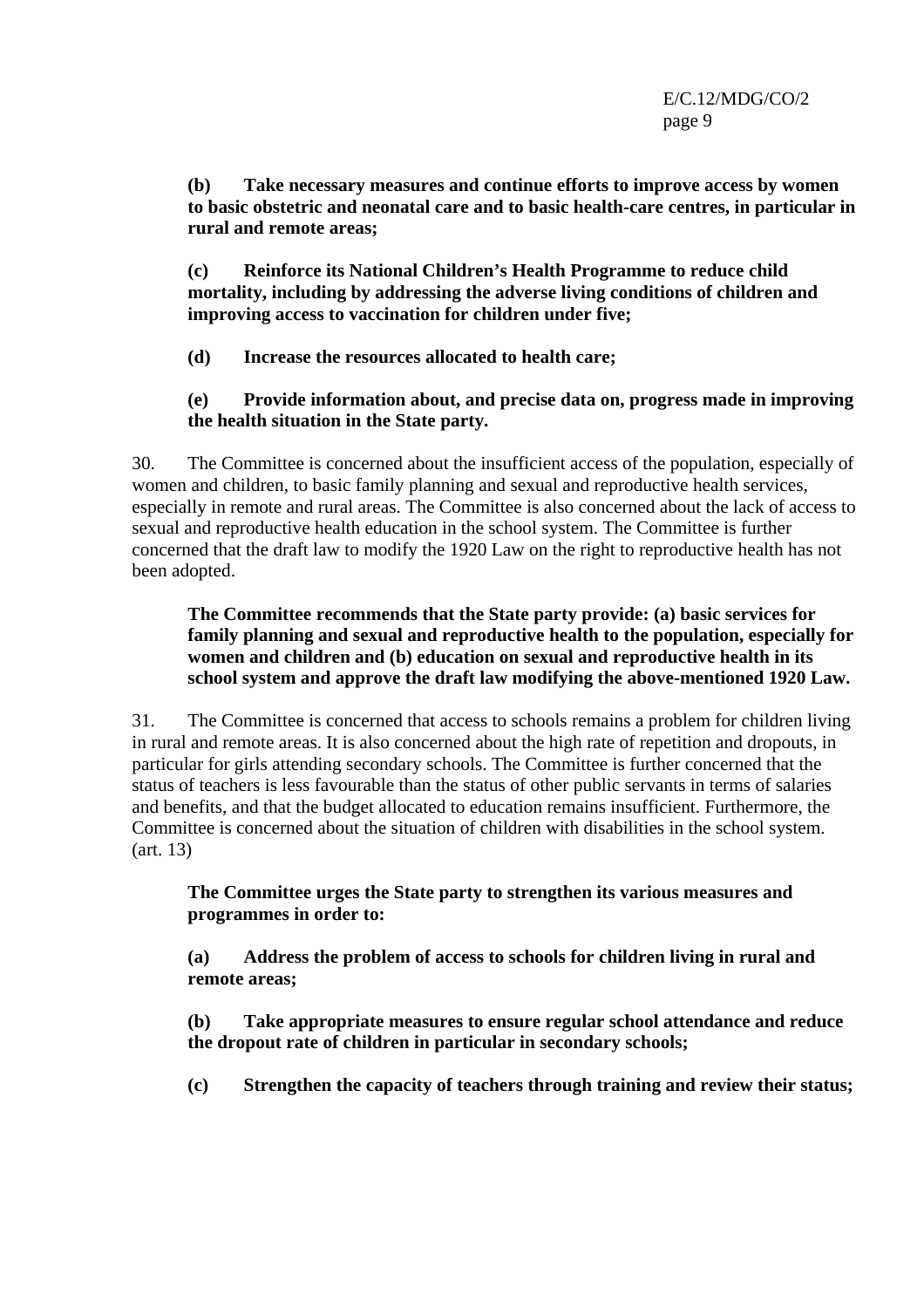#### **(d) Develop programmes aimed at integrating children with disabilities into formal schooling.**

**The Committee also recommends that the State party increase its budget for education and seek international assistance to deal with the above-mentioned issues, in particular those related to children with disabilities.**

32. The Committee is concerned that school attendance is hampered by the stereotyped attitudes of parents on the lack of relevance of education to everyday life and livelihoods and job opportunities. (art. 13)

**The Committee recommends that the State party conduct awareness-raising campaigns for parents on the relevance of education of their children. The Committee also recommends that the State party update its school curricula, so as to include knowledge and skills that will enable students to improve their prospects for earning their livelihood and for job opportunities.** 

#### **The Committee recommends that the State party ensure the guarantee of freedom of religion, as enshrined in the Constitution of the State party.**

33. The Committee is concerned about the systematic exploitation of land and natural resources which affects the standard of living of the Malagasy population and its different ethnic groups, thus preventing them from maintaining their cultural and social links with their natural environment and their ancestral lands. (art. 15)

#### **The Committee recommends that the State party adopt specific measures and appropriate legislation to protect the ancestral lands and cultural identity of different ethnic groups of the State party.**

34. The Committee invites the State party to update its core document in accordance with the requirements of the common core document in the harmonized guidelines on reporting.

35. The Committee encourages the State party to consider ratifying the Optional Protocol to the International Covenant on Economic, Social and Cultural Rights.

36. The Committee encourages the State party to consider ratifying ILO Convention No. 169 (1989) concerning Indigenous and Tribal Peoples in Independent Countries.

37. The Committee encourages the State party to consider inviting the Special Rapporteur on the right to food to conduct a mission to the State party and to consider extending invitations to other Special Rapporteurs dealing with economic, cultural and social rights.

38. The Committee requests the State party to disseminate the present concluding observations widely among all levels of society, particularly among State officials, the judiciary and civil society organizations, and to inform the Committee on the steps taken to implement them in its next periodic report.